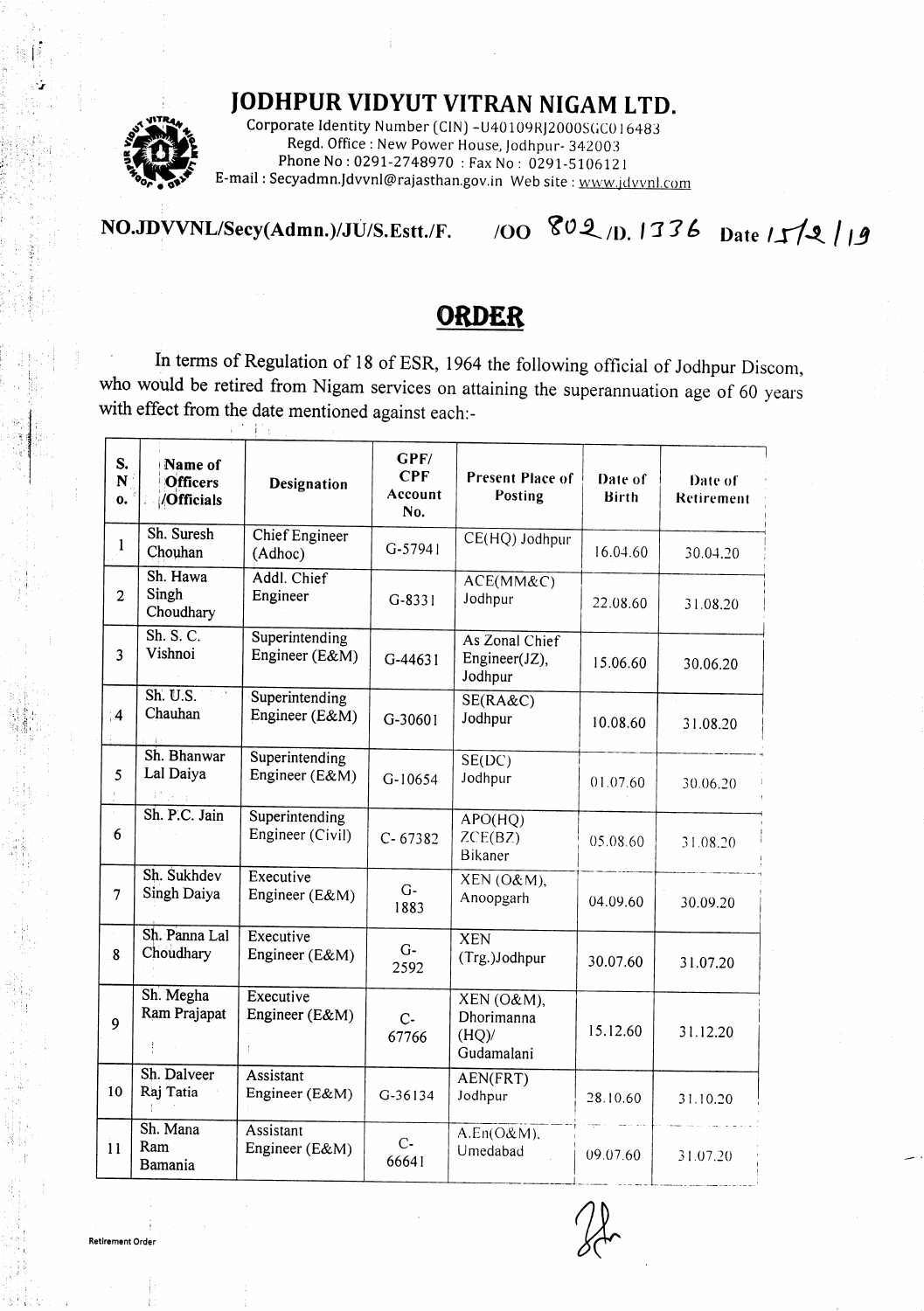| 12                  | Sh. Raj Gopal<br>Vishwarkarm<br>a        | <b>XEN</b><br>(E&M)Adhoc        | $G-$<br>8478 | As XEN(O&M),<br>Sadulpur                                  | 08.01.60 | 31.01.20 |
|---------------------|------------------------------------------|---------------------------------|--------------|-----------------------------------------------------------|----------|----------|
| 13                  | Sh. Ranjeet<br>Kumar Maru                | Assistant<br>Engineer (E&M)     | G-51960      | As XEN (O&M),<br>Abu Road                                 | 01.08.60 | 31.07.20 |
| 14                  | Sh. Vijay<br>Kumar                       | Assistant<br>Engineer (E&M)     | $G-1714$     | As XEN(M&P).<br>Abu Road HQ<br>Pali                       | 06.11.60 | 30.11.20 |
| 15                  | Sh. Durga<br>Ram<br>Choudhary            | Assistant<br>Engineer (E&M)     | $G-13007$    | As XEN (NCP).<br>sanchore                                 | 09.06.60 | 30.06.20 |
| 16                  | Sh. Bhanwar<br>Lal<br>Choudhary          | Assistant<br>Engineer (E&M)     | $C-12538$    | AEN (O&M)<br>Biyad                                        | 05.06.60 | 30.06.20 |
| 17                  | Sh. Harbans<br>Lal Arora<br>Slutave, and | Assistant<br>Engineer (E&M)     | $C-64291$    | ACOS, Bikaner                                             | 10.07.60 | 31.07.20 |
| 37<br>18            | Sh. Desh<br>Deepak                       | Assistant<br>Engineer (E&M)     | G-30629      | AEN O/o TA to<br>Director<br>(Technical)                  | 22.09.60 | 30.09.20 |
| žΞ,<br>19           | Sh. Bhagwan<br>Singh Bhati               | Assistant<br>Engineer (E&M)     | $C-12565$    | ACOS, Barmer                                              | 26.01.60 | 31.01.20 |
| W.<br>20            | Sh. Bhanwar<br>Lal Vishnoi               | Assistant<br>Engineer (E&M)     | $G - 51556$  | AEN(S&I)<br>Jodhpur                                       | 05.03.60 | 31.03.20 |
| 21                  | Sh. Pukh Raj<br>Sethia                   | Assistant<br>Engineer (E&M)     | $C-14239$    | $AEN (C-II)$<br>Barmer                                    | 15.10.60 | 31.10.20 |
| $\pm$ 1 $\pm$<br>22 | Sh. Sanjeev<br>Gupta                     | Assistant<br>Engineer (E&M)     | G-2948       | A.En(CSD.B-<br>III), Jodhpur                              | 01.12.60 | 30.11.20 |
| 23                  | Sh. Duli<br>Chand<br>Beniwal             | Assistant<br>Engineer (E&M)     | $G-1229$     | <b>AEN Recovery</b><br>$O/O$ ZCE $(BZ)$<br><b>Bikaner</b> | 15.07.60 | 31.07.20 |
| 拉<br>24             | Sh. Bhuvnesh<br>Mathur                   | Assistant<br>Engineer (Civil)   | G-20467      | As XEN<br>(civil)Bikaner                                  | 17.07.60 | 31.07.20 |
| 25                  | Sh. Kirodi<br>Mal Meena                  | Establishment<br>Officer        | G-48795      | ZCE(BMRZ)<br>Barmer                                       | 01.08.60 | 31.07.20 |
| 26                  | Sh. Jodha<br>Ram Vishnoi                 | Junior Engineer-<br>II $(E\&M)$ | G-38289      | O/OZCE(JZ)<br>Jodhpur                                     | 03.04.60 | 30.04.20 |
| 27                  | Sh. Pradeep<br>Mathur                    | Junior Engineer-<br>II $(E\&M)$ | G-30509      | <b>AEN (DDUGJY-</b><br>DC)Jodhpur                         | 18.09.60 | 30.09.20 |
| 28                  | Sh. Chandra<br>Ram<br>Choudhary          | Junior Engineer-<br>II $(E&M)$  | $G-1447$     | A.En(O&M),<br>Desuri                                      | 09.10.60 | 31.10.20 |
| 29                  | $\overline{Sh. S.P.}$<br>Trivedi         | Junior Engineer-<br>II $(E&M)$  | G-40449      | $U/S$ (HQ)<br>SE (O&M)<br>Churu                           | 01.01.60 | 31.12.19 |

 $\frac{1}{\text{By Order}}$ 

Secretary (Admn.) Jodhpur Discom, JodhPur

I .i  $\mathbb{R}^{n+1}$  . 1:: :  $\sim$ ': : ,1,i. , :1, .l

"li . ii ii. . r'r : :'i,, ,,  $\mathbb{H}^1$  .  $t$ ;  $t$  ,  $t$  $: \mathbb{R}^n \setminus \mathbb{R}^n$  $\mathbb{R}^n$  :  $\mathbb{R}^n$  :  $\cdot$  :  $\cdot$  if  $\cdot$ ii' :l 'ir .:,; ..i rl

i t., i {il